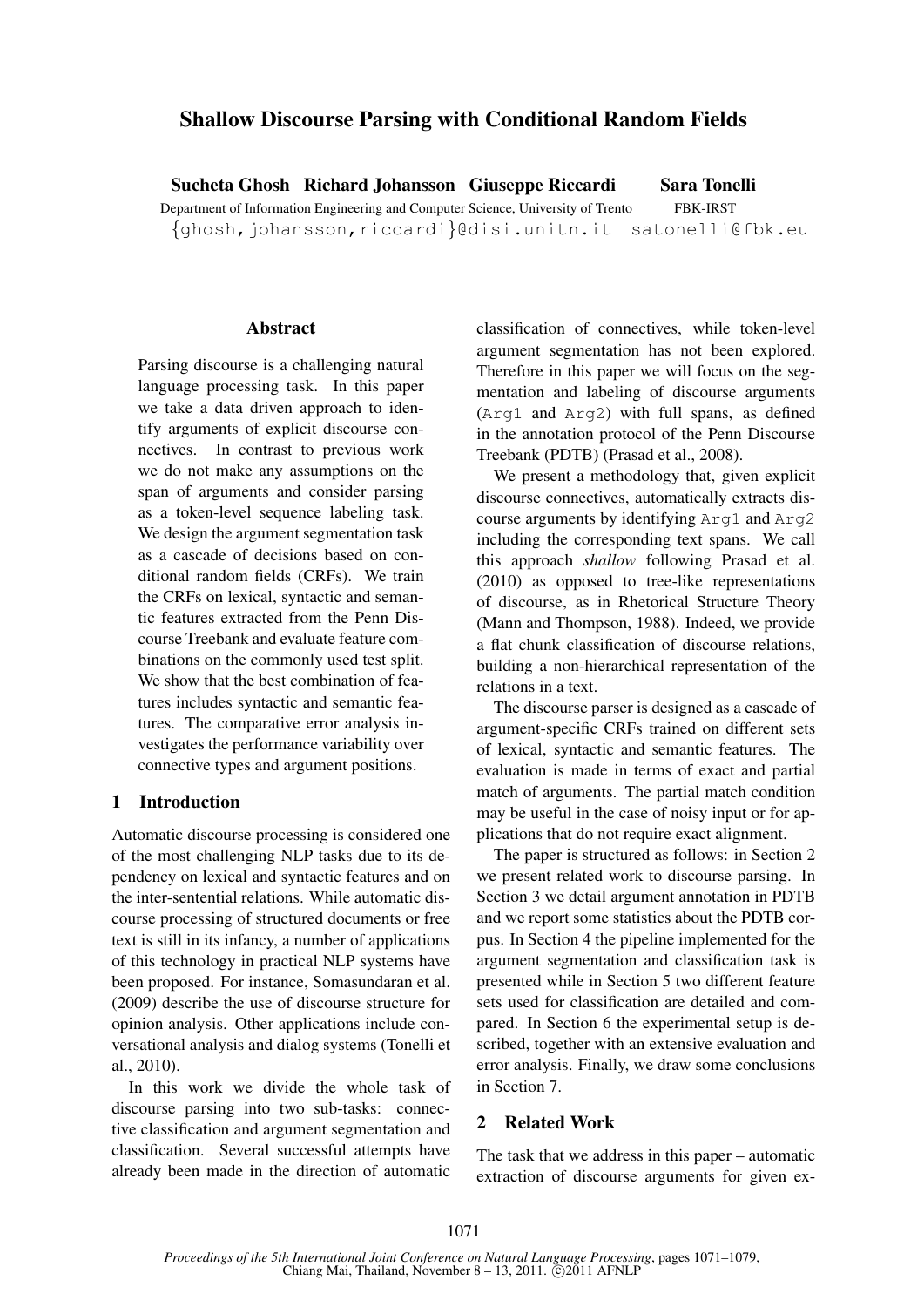plicit discourse connectives – has been attempted a number of times. Soon after the initial release of the PDTB, it was realized that sentence-internal arguments may be located and classified using techniques similar to semantic role detection and classification methods. Wellner and Pustejovsky (2007) were the first to carry out such an experiment on the PDTB, and Elwell and Baldridge (2008) later improved over their results. However, their task was limited to retrieving the argument *heads*. In contrast, we integrate discourse segmentation in the parsing pipeline because we believe that spans are necessary when using the discourse arguments as input to applications such as opinion mining, where attributions need to be explicitly marked. Besides, no gold data are available for head-based discourse parsing evaluation and they have to be automatically derived from parse trees with a further processing step. With our approach, instead, we can directly use PDTB argument spans both for training and for testing.

Dinesh et al. (2005) extracted complete arguments with boundaries, but only for a restricted class of connectives. The recent work by Prasad et al. (2010) is also limited, since their system only extracts the *sentences* containing the arguments.

In our work, we assume that explicit discourse connectives are given beforehand, either taken directly from a gold standard or automatically identified. The second task based on PDTB was tackled among others by Pitler et al. (2008) and Pitler and Nenkova (2009).

In addition to the work on finding explicit connectives and their arguments, there has been recent work on classification of *implicit* discourse relations, see for instance Lin et al. (2009). In a similar classification experiment, Pitler et al. (2009) investigated features ranging from low-level word pairs to high-level linguistic cues, and demonstrated that it is useful to model the sequence of discourse relations using a sequence labeler. Although they both outperformed their respective baselines, this task is very difficult and performances are still very low.

### 3 The Penn Discourse Treebank (PDTB)

The Penn Discourse Treebank (Prasad et al., 2008) is a resource including one million words from the Wall Street Journal (Marcus et al., 1993), annotated with discourse relations.

Based on the observation that "no discourse

connective has yet been identified in any language that has other than two arguments" (Webber et al. (2010), p. 15), connectives in the PTDB are treated as discourse predicates taking two text spans as *arguments*, i.e. parts of the text that describe events, propositions, facts, situations. Such two arguments in the PDTB are just called Arg1 and Arg2 and are chosen according to syntactic criteria: Arg2 is the argument syntactically bound to the connective, while Arg1 is the other one. This means that the numbering of the arguments does not necessarily correspond to their order of appearance in text.

In the PDTB, discourse relations can be overtly expressed either by *explicit* connectives, or by *alternative lexicalizations* (AltLex). The first group of connectives corresponds primarily to a few well-defined syntactic classes, while alternative lexicalizations are generally non-connective phrases used to express discourse relations, such that the insertion of an explicit connective would lead to redundancy. There is also a third type of relations - the *implicit* ones - which can be inferred between adjacent sentences, even if no discourse connective is overtly realized.

Every kind of relation (i.e. explicit, implicit and AltLex) in the PDTB is assigned a sense label based on a three-layered hierarchy: the toplevel *classes* are the most generic ones and include EXPANSION, CONTINGENCY, COMPARI-SON and TEMPORAL labels (see below resp. examples from *a* to *d*). Then, each class is further specified at *type* and *subtype* level. Since the state of the art in automatic surface-sense classification (at *class* level) has already reached the upper bound of inter-annotator agreement (Pitler and Nenkova, 2009), we do not include this task in our pipeline. Instead, we use the *class* label as one of our features, because we can expect to achieve similar performance both with gold standard and with automatically assigned classes.

As for the relations considered, we focus here exclusively on *explicit* connectives and the identification of their arguments, including the exact spans. This kind of classification is very complex, since Arg1 and Arg2 can occur in many different configurations. Consider for example the following explicit relations annotated in the  $PDTB<sup>1</sup>$ :

<sup>&</sup>lt;sup>1</sup>In all examples of this paper, Arg1 is reported in italics, Arg2 appears in bold and discourse connectives are underlined. At the end of the sentence we specify the *class* label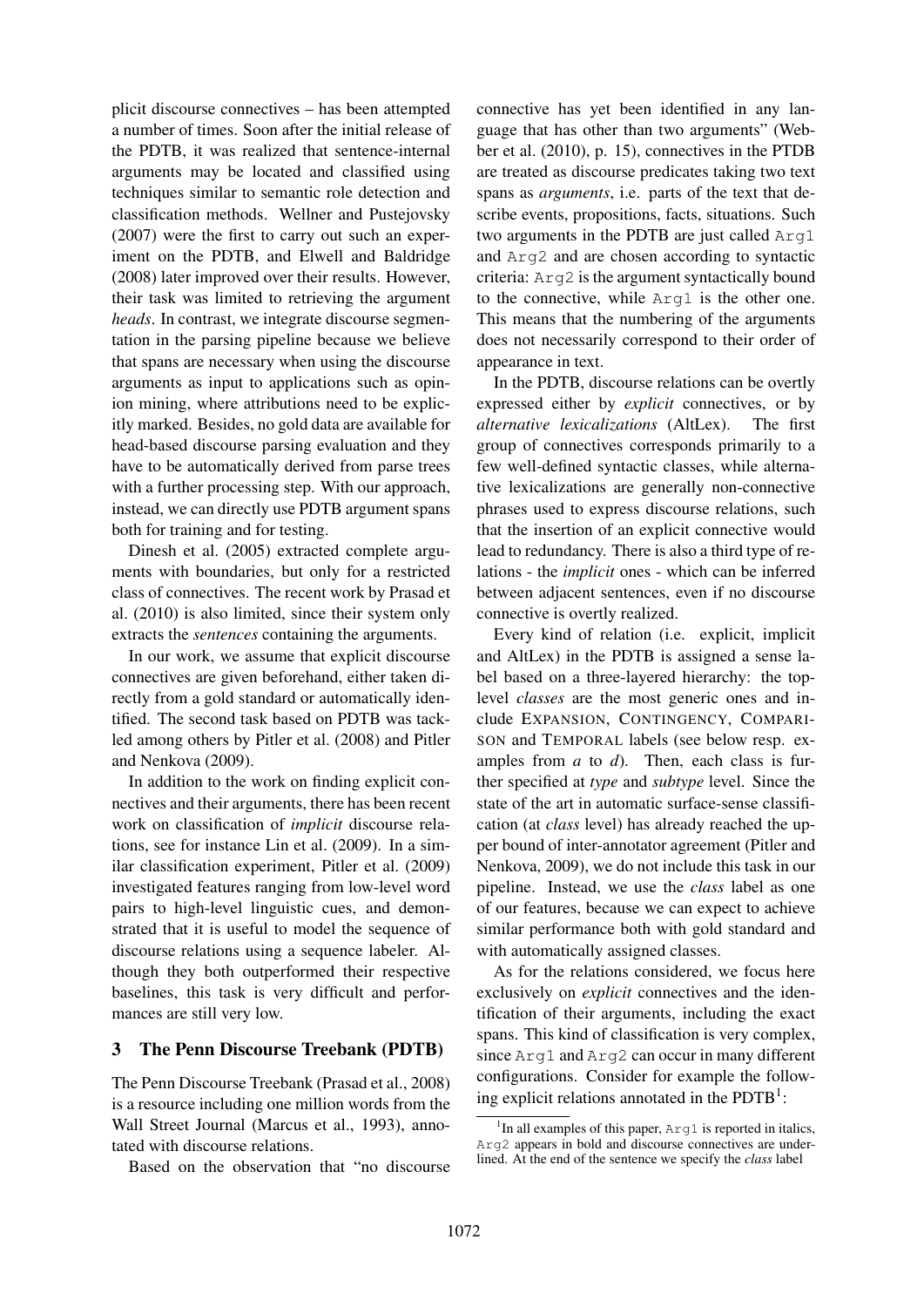- (a) *I never gamble too far.* In particular I quit after one try, whether  $\overline{I}$  win or lose. [EXPAN-SION]
- (b) Since McDonald's menu prices rose this year, *the actual deadline may have been more.* [CONTINGENCY]
- (c) As an indicator of the tight grain supply situation in the U.S., market analysts said that late Tuesday the Chinese government, *which often buys U.S. grains in quantity,* turned instead to Britain to buy 500,000 metric tons of wheat. [COMPARISON]
- (d) When Mr. Green won a \$240,000 verdict in a land condemnation case against the State in June 1983, he says, *Judge O'Kicki unexpectedly awarded him an additional* \$*100,000.* [TEMPORAL]

An explicit connective can occur between two arguments (a) or before them (b). It can also appear inside the argument as shown in (c), where Arg2 is composed of three discontinuous text spans and Arg1 is interpolated. Furthermore, Arg1 and Arg2 need not to be adjacent, as shown in (d), where "he says" does not belong to any argument span. The latter case is annotated as an *Attribution* in the PDTB, because it ascribes the assertion in text to the agent making it. Attributions occur in 34% of all explicit relations in the PDTB, and represent one of the major challenges in identifying exact argument spans, especially for Arg2. However, given the fact that Arg2 is syntactically bound to the connective, its identification is generally considered an easier task than the detection of Arg1 (Prasad et al., 2010). As shown in Table 1, the position of Arg1 w.r.t. the discourse connective is highly variable and, when it does not occur in the same sentence of the connective, it can be very distant from Arg2, even in a preceding paragraph.

| Explicit connectives (tokens)           | 18,459   |
|-----------------------------------------|----------|
| Explicit connectives (types)            | 100      |
| Arg1 in same sentence as connective     | $60.9\%$ |
| Arg1 in previous, adjacent sentence     | 30.1%    |
| Arg1 in previous, non adjacent sentence | 9.0%     |

Table 1: Statistics about PDTB annotation from Prasad et al. (2008).

Another element increasing the complexity of Arg1 and Arg2 identification is the fact that dis-

course connectives can be expressed by subordinating and coordinating conjunctions as well as by discourse adverbials, and each type is subject to different discourse constraints. Furthermore, argument spans range from clauses, even single verb phrases, to multiple sentences, and they do not necessarily match single constituents in the syntax because they can be discontinuous. For all these reasons, the identification of Arg1 has been only partially addressed in previous works (see for instance Prasad et al. (2010).

The PDTB achieved high-valued interannotator agreement. Overall agreement for identifying both the arguments (Arg1 and Arg2) of explicit connectives reached 90.2%, with a general tendency of lower scores for Arg1 and higher scores for Arg2. When considering a matching technique that gives credit also to partial overlap, the agreement reaches 94.5% for explicit connectives (Wellner, 2009).

### 4 Processing pipeline

We show that discourse annotation can be performed *in a pipeline* handling all types of explicit connectives and argument positions. The fundamental idea is to divide the whole complex task into several small and simpler independent subtasks, in order to feed the output of each step into the following one. An overview of the pipeline is given in Fig. 1. Note that, this representation includes data pre-processing, training and testing.



Figure 1: Argument parsing pipeline given Gold-Std Connective(C)

In contrast to previous works, our shallow parsing strategy combines the identification of nonoverlapping sequences as connective arguments and the tagging of such text chunks with Arg1 and Arg2 labels.

Since our experiments are based on goldstandard parse trees, we take advantage of the overlap between the PDTB and the Penn Treebank documents (Marcus et al., 1993) in order to map PDTB discourse annotation onto PTB parse trees. We extract the gold-standard connectives with the corresponding top-level sense label from PDTB relations, since this sense label is also one of the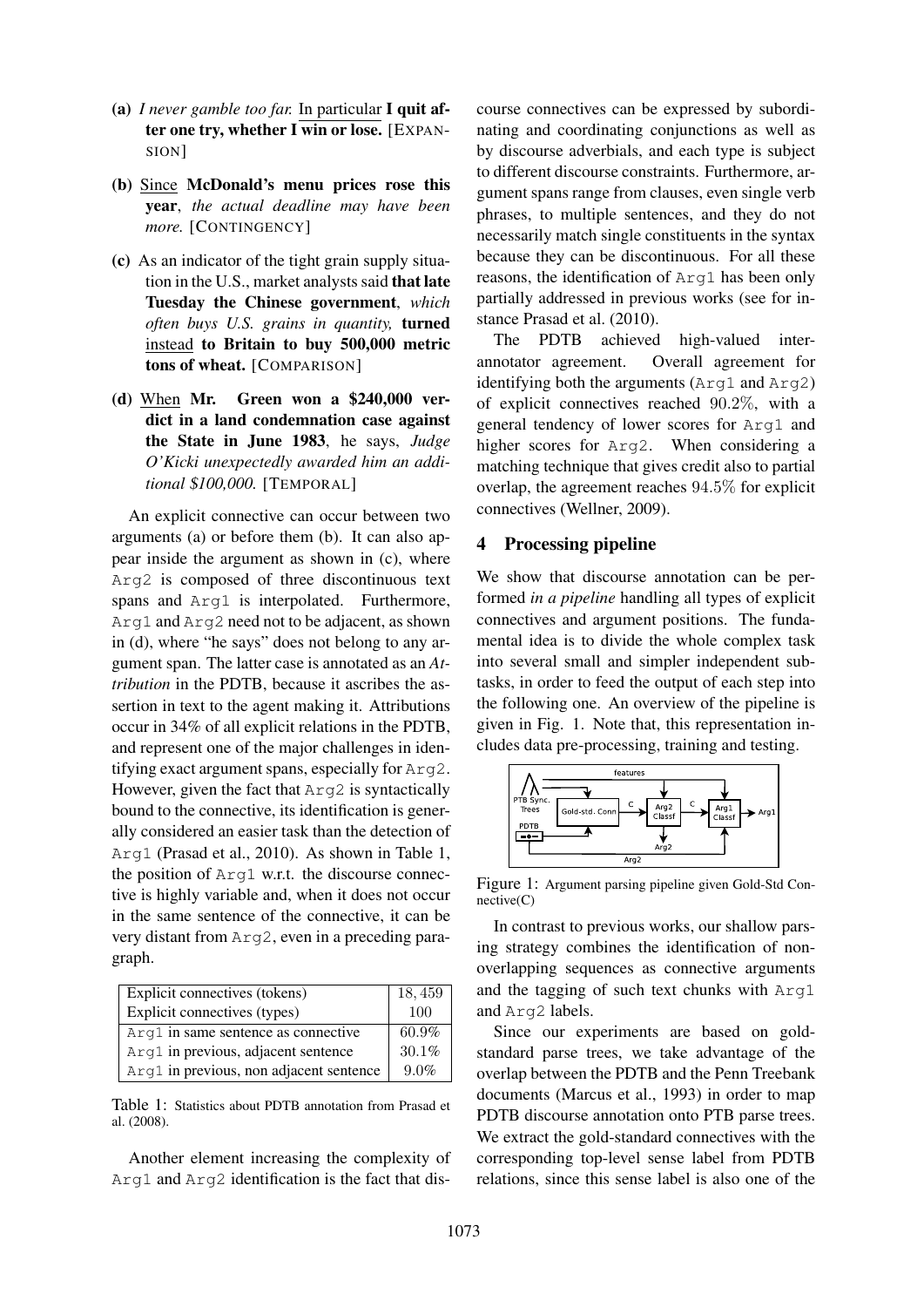features used by our system. This feature is denoted as C in Fig. 1. Besides, we also extract from the PTB trees all syntactic features needed by the system for the first parsing subtask, which is the identification of Arg2.

After the identification of Arg2 given the connective sense label and feature(s) from the gold parse trees, we proceed with the classification of Arg1. This step-by-step methodology is different from previous approaches like the one by Wellner and Pustejovsky (2007), where the authors select *pairwise* the best heads of Arg1 and Arg2 in order to capture their dependencies, and also by Elwell and Baldridge (2008), who additionally develop *connective-specific* models. Our approach is motivated by two intuitions: first, the identification of Arg2 and Arg1 may require different features, since the two arguments have different syntactic and discourse properties, as discussed in Section 3. Second, the identification of Arg2 is much easier than the identification of Arg1, because the former is syntactically bound to the connective. For this reason, a two-step decision architecture seems more appropriate, because we can start with the easier classification task and then exploit additional output information to tackle the second task.

### 5 Feature description

We report in Table 2 the list of all features considered in the argument labeling task and we explain them in the light of the example in Fig. 2.

Despite the complex task, the feature set is quite small for both arguments. For the identification of Arg1, we include one additional features which corresponds to Arg2 gold standard labels. Note that the best performing set of features does not include all those listed in the table (see feature analysis in Tables 4 and 5).

| Features used for Arg1 and Arg2 segmentation and labeling. |                                  |  |  |  |
|------------------------------------------------------------|----------------------------------|--|--|--|
| F1.                                                        | Token $(T)$                      |  |  |  |
| F2.                                                        | Sense of Connective (CONN)       |  |  |  |
| F3.                                                        | IOB chain (IOB)                  |  |  |  |
| F4.                                                        | PoS tag                          |  |  |  |
| F5.                                                        | Lemma $(L)$                      |  |  |  |
| F6.                                                        | Inflection (INFL)                |  |  |  |
| F7.                                                        | Main verb of main clause (MV)    |  |  |  |
| F8.                                                        | Boolean feature for MV (BMV)     |  |  |  |
| F9.                                                        | Previous sentence feature (PREV) |  |  |  |
| Additional feature used only for Arq1                      |                                  |  |  |  |
| F <sub>10</sub> .                                          | Arg2 Labels                      |  |  |  |

Table 2: Feature sets for Arg1 and Arg2 segmentation and labeling.



Figure 2: Example sentence with system features

The sense of the connective (F2) refers to one of the four top-level classes in PDTB sense hierarchy, namely TEMPORAL, COMPARISON, CON-TINGENCY and EXPANSION. In the sentence reported in Fig. 2, for example, only "when" bears the *temporal* label, while all other tokens are assigned as a "null".

The IOB(Inside-Outside-Begin) chain<sup>2</sup> (F3) is extracted from a full parse tree and corresponds to the syntactic categories of all the constituents on the path between the root note and the current leaf node of the tree. Experiments with other syntactic features proved that IOB chain conveys all deep syntactic information needed in the task, and makes all other syntactic information redundant, for example clause boundaries, token distance from the connective, constituent label, etc. In Fig. 2 the path between "flashed" and the root node is highlighted. The corresponding feature would be *I-S/E-VP/E-SBAR/E-S/C-VP*, where B- , I-, E- and C- indicate whether the given token is respectively at the beginning, inside, at the end of the constituent, or a single token chunk. In this case, "flashed" is at the end of every constituent in the chain, except for the last VP, which dominates one single leaf.

In order to extract the morphological features needed, we use the *morpha* tool (Minnen et al., 2001), which outputs lemma (F5) and inflection information (F6) of the candidate token. The latter is the ending usually added to the word root to convey inflectional information. It includes for example the *-ing* and *-ed* suffixes in verb endings as well as the *-s* to form the plural of nouns. In our

<sup>&</sup>lt;sup>2</sup>We extracted this feature using the Chunklink.pl script made available by Sabine Buchholz at http://ilk.uvt. nl/team/sabine/chunklink/README.html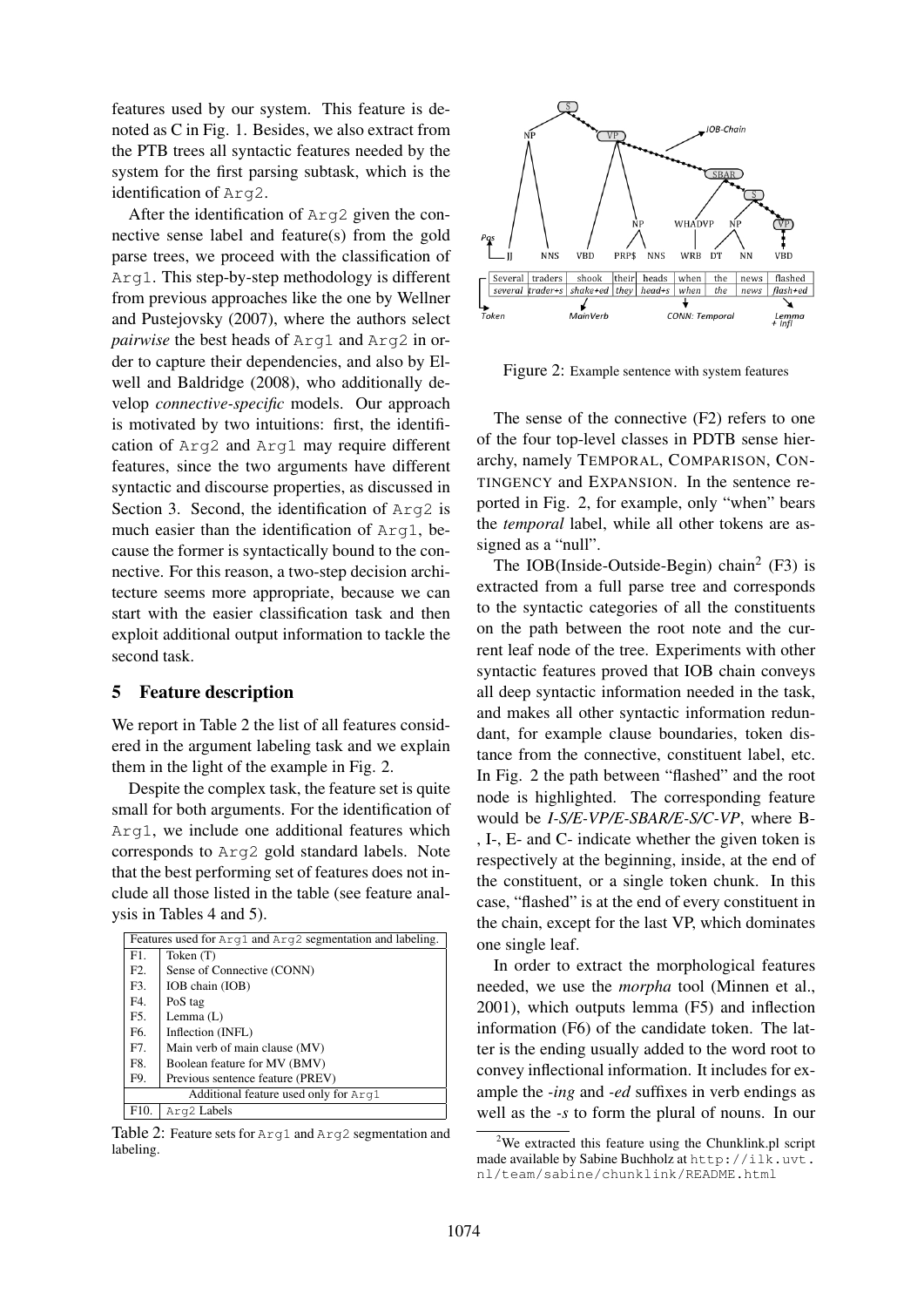example sentence, this feature would be for example *s* for "traders" and "heads", etc.

As for features (F7) and (F8), they rely on information about the main verb of the current sentence. More specifically, feature (F7) is the main verb token (i.e. *shook* in our example), extracted following the head-finding strategy by Yamada and Matsumoto (2003), while feature (F8) is a boolean feature that indicates for each token if it is the main verb in the sentence or not.<sup>3</sup>

The previous sentence feature "Prev" (F9) is a connective-surface feature and is used to capture if the following sentence begins with a connective. Our intuition is that it may be relevant to detect Arg1 boundaries in inter-sentential relations. The feature value for each candidate token of a sentence corresponds to the connective token that appears at the beginning of the following sentence, if any. Otherwise, it is equal to 0.

We also add gold-standard Arg2 labels (F10) as an extra information for Arg1 identification.

### 6 Experiments

All data used in our experiments are taken from PTB and PDTB. In particular, folders  $02 - 22$  are used to train the model, while folders  $00 - 01$  belong to the development set, and folders 23 and 24 are meant for testing. Our goal is to classify discourse arguments given the connectives by focusing on one relation at time. Since this results in a large search space for the classifier, we prune the search space trying to preserve the relevant contextual information related to the arguments. For this reason, the data given as input to the classifier include a window of two sentences before and after the given connective. This allows us to reduce the search space by more than 90%. In Table 3 we give the statistics of the explicit relation instances for the whole PDTB corpus and span limit sets. Most of the explicit relations (95%) occur within the five sentence window (two preceding and two following the sentence including the connective token).

We use the CRF++ tool (http://crfpp. sourceforge.net/) for sequence labeling classification (Lafferty et al., 2001), with secondorder Markov dependency between tags. Beside the individual specification of a feature in the feature description template, the features in various

| Number of all explicit relations in PDTB         | 18459 |
|--------------------------------------------------|-------|
| Number of explicit relations with Arg1           | 94%   |
| entirely <i>inside</i> the window                |       |
| Number of explicit relations with Arq1           | 95%   |
| entirely <i>inside or overlapping</i> the window |       |

Table 3: Statistics about explicit relations and Arg1 extension.

combinations are also represented. We used this tool because the output of CRF++ is compatible to CoNLL 2000 chunking shared task, and we view our task as a discourse chunking task. On the other hand, linear-chain CRFs for sequence labeling offer advantages over both generative models like HMMs and classifiers applied at each sequence position. Also Sha and Pereira (2003) claim that, as a single model, CRFs outperform other models for shallow parsing.

# 6.1 Evaluation methodology

We present our results using precision, recall and F1 measures. Following Johansson and Moschitti (2010), we use three scoring schemes: *exact*, *intersection* (or *partial*), and *overlap* scoring. In the exact scoring scheme, a span extracted by the system is counted as correct if its extent exactly coincides with one in the gold standard. However, we also use the two other scoring schemes since exact scoring may be uninformative in some situations where it is enough to have a rough approximation of the argument spans. In the overlap scheme, an expression is counted as correctly detected if it overlaps with a gold standard argument, i.e. if their intersection is nonempty. The intersection scheme assigns a score between 0 and 1 for every predicted span based on how much it overlaps with a gold standard span, so unlike the other two schemes it will reward close matches.

### 6.2 Feature analysis

Our feature set includes a small set of lexical, syntactic and semantic features, which convey the essential information needed to represent the arguments' position and the clausal boundaries, as well as the internal clause structure. We first take into account the features commonly used in similar works, for example by Wellner and Pustejovsky (2007) and Elwell and Baldridge (2008), and then carry out a selection step in order to identify only the feature combination that performs best in our parsing task. Note that both Wellner and Puste-

<sup>&</sup>lt;sup>3</sup>We used the head rules by Yamada  $\&$  Matsumoto (http://www.jaist.ac.jp/˜h-yamada/)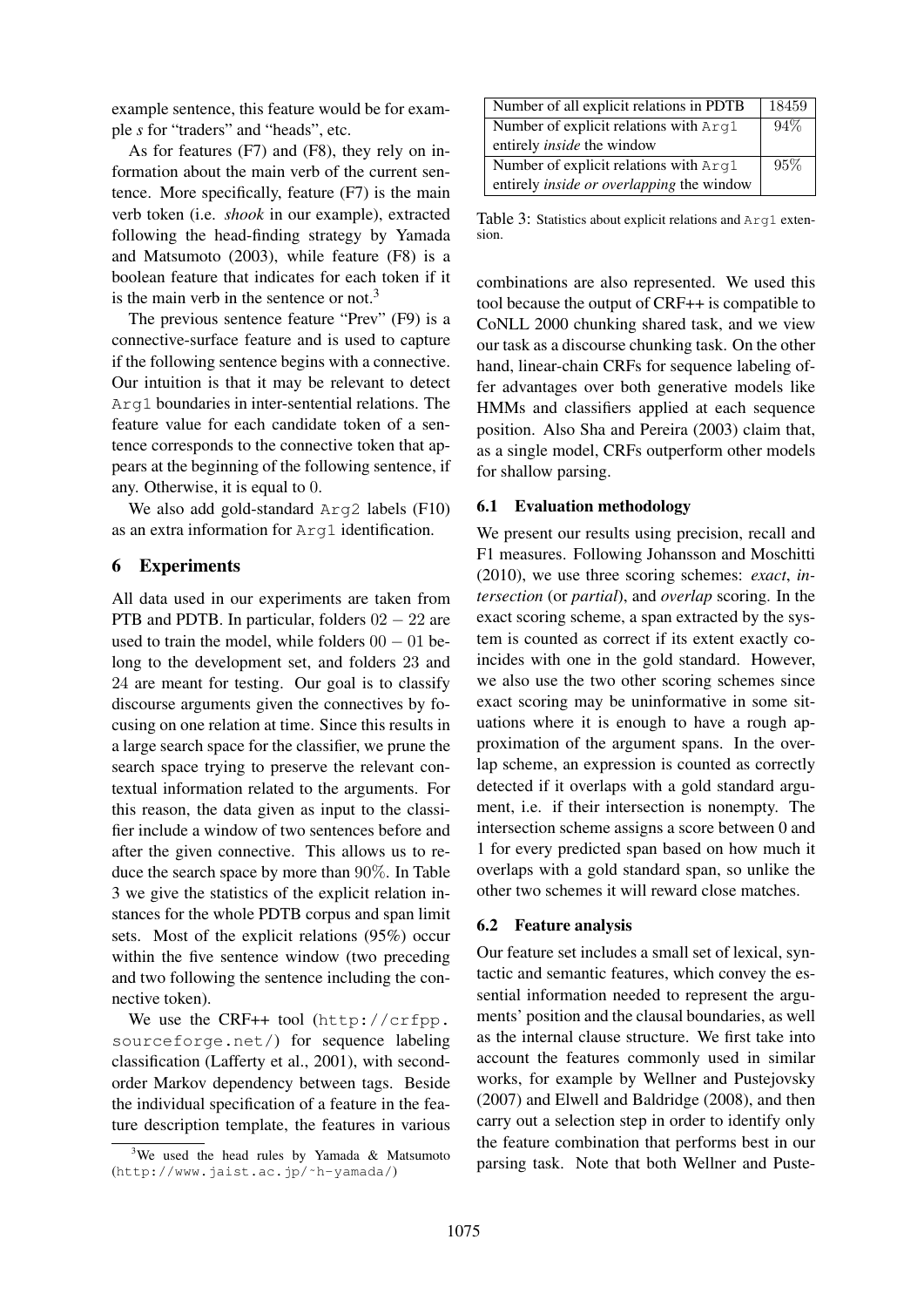jovsky (2007) and Elwell and Baldridge (2008) limit their classification to argument heads, thus they may employ features that are not very relevant to our approach.

We follow the hill-climbing (greedy) feature selection technique proposed by Caruana and Freitag (1994). In this optimization scheme, the bestperforming set of features is selected on the basis of the best F1 "exact" scores. Therefore, we increase the number of features at each step, and report the corresponding performance. In order to understand better the contribution of each feature and also to avoid sub-optimal solutions, we also run an ablation test by leaving out one feature in turn from the best-performing set. We use the development split to generate results for the feature analysis to find the best performing feature set, whereas the train split is used to built model. Final results are generated using only the test split.

The results of our feature analysis are reported in Table 4 for Arg2 and Table 5 for Arg1. We do not report the scores having zero as F1-measure.

| Features                              | P    | R    | F1   |  |
|---------------------------------------|------|------|------|--|
| <b>Features</b> in Isolation          |      |      |      |  |
| Token $(T)$                           | 0.25 | 0.08 | 0.13 |  |
| Connective (CONN)                     | 0.58 | 0.50 | 0.54 |  |
| IOB_Chain (IOB)                       | 0.22 | 0.06 | 0.10 |  |
| PoS                                   | 0.26 | 0.03 | 0.05 |  |
| Lemma $(L)$                           | 0.26 | 0.09 | 0.13 |  |
| Morph(L+INFL)                         | 0.27 | 0.05 | 0.09 |  |
| <b>Hill-Climbing Feature Analysis</b> |      |      |      |  |
| T+CONN                                | 0.80 | 0.73 | 0.76 |  |
| T+CONN+IOB                            | 0.83 | 0.75 | 0.79 |  |
| T+CONN+IOB+Morph                      | 0.84 | 0.76 | 0.80 |  |
| T+CONN+IOB+Morph+Prev                 | 0.83 | 0.75 | 0.79 |  |
| T+CONN+IOB+Morph+Prev+PoS             | 0.85 | 0.75 | 0.79 |  |
| Token+CONN+IOB+PoS                    |      |      |      |  |
| +Morph+BMV+Prev                       | 0.84 | 0.74 | 0.78 |  |
| Token+CONN+IOB+PoS                    |      |      |      |  |
| +Morph+MV+BMV+Prev                    | 0.82 | 0.72 | 0.77 |  |
| <b>Feature Ablation</b>               |      |      |      |  |
| $T + CONN + IOB$                      | 0.83 | 0.75 | 0.79 |  |
| T+CONN+Morph                          | 0.80 | 0.69 | 0.74 |  |
| IOB+CONN+Morph                        | 0.84 | 0.72 | 0.77 |  |
| T+IOB+Morph                           | 0.29 | 0.16 | 0.20 |  |

Table 4: Results with Single and Combined Features for Arg2

Both the feature-in-isolation procedure and the ablation test show that the connective sense feature is the most relevant feature for Arg1 and Arg2, whereas the analysis results for  $A_{r}$  and show that the "Prev" feature is also important.

We observe that the performance of the lemma

increases if integrated with the inflection feature, while inflection in isolation scores a null Precision, Recall and F1. Therefore, we consider lemma and inflection together as a single feature, which we call *Morph*.

We show that the best performing set for  $Arg1$ includes eight features, whereas the best feature combination for Arg2 classification is achieved using only four features, namely token, IOB chain, connective sense and *Morph*.

| Features                              | P    | $\mathbb{R}$ | F1   |  |  |
|---------------------------------------|------|--------------|------|--|--|
| <b>Features</b> in Isolation          |      |              |      |  |  |
| Token $(T)$                           | 0.29 | 0.03         | 0.05 |  |  |
| Connective (CONN)                     | 0.40 | 0.08         | 0.14 |  |  |
| IOB_Chain (IOB)                       | 0.18 | 0.04         | 0.06 |  |  |
| PoS                                   | 0.14 | 0.00         | 0.01 |  |  |
| Lemma (L)                             | 0.26 | 0.03         | 0.05 |  |  |
| Morph(L+INFL)                         | 0.27 | 0.02         | 0.03 |  |  |
| Prev_feat(PREV)                       | 0.57 | 0.09         | 0.16 |  |  |
| <b>Hill-Climbing Feature Analysis</b> |      |              |      |  |  |
| T <sub>+CONN</sub>                    | 0.62 | 0.30         | 0.40 |  |  |
| T+CONN+IOB                            | 0.65 | 0.32         | 0.44 |  |  |
| T+CONN+IOB+Prev                       | 0.69 | 0.45         | 0.55 |  |  |
| T+CONN+IOB+Arg2+Prev                  | 0.69 | 0.50         | 0.58 |  |  |
| T+CONN+IOB+BMV+Arg2+Prev              |      | 0.50         | 0.58 |  |  |
| T+CONN+IOB+BMV                        |      |              |      |  |  |
| +Arg2+Prev+Morph                      |      | 0.50         | 0.60 |  |  |
| T+CONN+IOB+BMV+Prev                   |      |              |      |  |  |
| +Morph+PoS+Arg2                       | 0.72 | 0.51         | 0.59 |  |  |
| Token+CONN+IOB+PoS+Prev               |      |              |      |  |  |
| +Morph+MV+BMV+Arg2                    | 0.69 | 0.50         | 0.58 |  |  |
| <b>Feature Ablation</b>               |      |              |      |  |  |
| T+CONN+IOB+BMV+Morph+Prev             | 0.70 | 0.44         | 0.54 |  |  |
| T+CONN+IOB+BMV+Prev+Arg2              | 0.70 | 0.50         | 0.58 |  |  |
| T+CONN+IOB+BMV+Morph+Arg2             | 0.69 | 0.38         | 0.50 |  |  |
| T+CONN+IOB+Prev+Morph+Arg2            | 0.72 | 0.51         | 0.60 |  |  |
| T+CONN+BMV+Morph+Prev+Arg2            | 0.69 | 0.46         | 0.55 |  |  |
| T+IOB+BMV+Morph+Prev+Arg2             | 0.62 | 0.36         | 0.45 |  |  |
| CONN+IOB+BMV+Morph+Prev+Arg2          | 0.70 | 0.50         | 0.59 |  |  |

Table 5: Results with Single and Combined Features for Arg1

The best combination for Arg1 classification includes all features from our initial set described in Table 2, except MV and PoS. This is probably due to the fact that PoS information becomes redundant for the classifier and BMV and MV convey the same kind of information.

### 6.3 Results

We compute a baseline (Table 6 between parenthesis) for each parsing subtask, i.e. Arg1 and Arg2 identification with the test dataset. To obtain this baseline, we take into account that *i*) Arg2 is the argument immediately adjacent to the connective and *ii*) 90% of the relations in PDTB are ei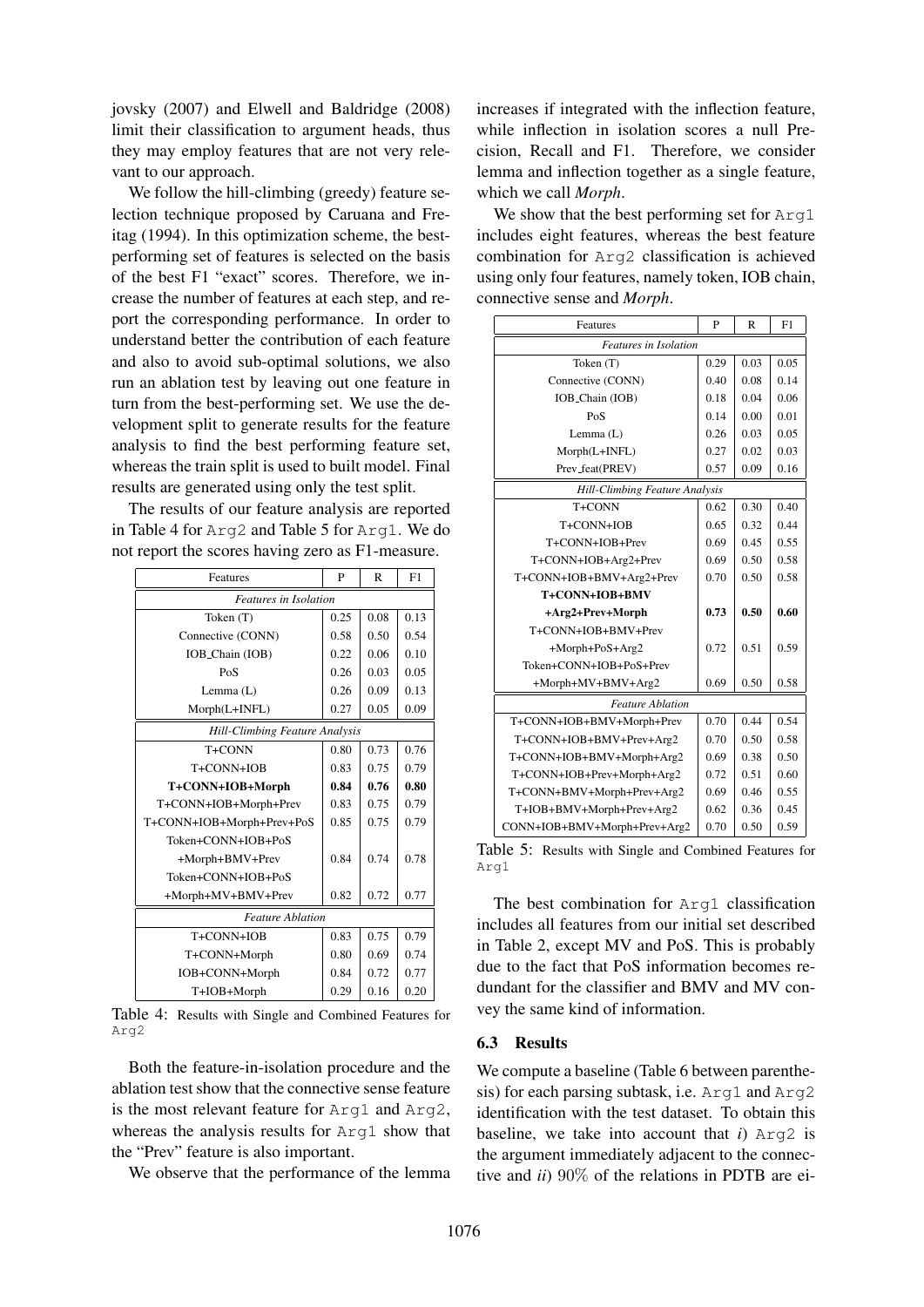ther intra-sentential or involve two contiguous sentences. Thus, Arg2 baseline is computed by labeling as Arg2 the text span between the connective and the beginning of the next sentence. The other baseline, on the other hand, is computed by labeling as Arg1 all tokens in the text span from the end of the previous sentence to the connective position. In case the connective occurs at the beginning of a sentence, then the baseline classifier tags the previous sentence as Arg1.

|                  |              | P          | R          | F1         |
|------------------|--------------|------------|------------|------------|
| Arg <sub>2</sub> | <b>Exact</b> | 0.83(0.53) | 0.75(0.46) | 0.79(0.49) |
|                  | Partial      | 0.93(0.80) | 0.84(0.85) | 0.88(0.82) |
|                  | Overlap      | 0.97(0.98) | 0.88(0.85) | 0.92(0.91) |
| Arg1             | Exact        | 0.70(0.19) | 0.48(0.19) | 0.57(0.19) |
|                  | Partial      | 0.83(0.50) | 0.62(0.68) | 0.71(0.58) |
| $+$ Prev         | Overlap      | 0.91(0.70) | 0.63(0.68) | 0.74(0.69) |
| Arg1             | Exact        | 0.70(0.19) | 0.38(0.19) | 0.50(0.19) |
|                  | Partial      | 0.83(0.50) | 0.49(0.68) | 0.62(0.58) |
| -Prev            | Overlap      | 0.92(0.70) | 0.50(0.68) | 0.65(0.69) |

Table 6: Results of Arg1 and Arg2 extraction with test dataset. Baseline results between parentheses.

In Table 6 we report for each parsing subtask Precision, Recall and F1 achieved with the best performing feature set (see Section 6.2) using the test split, with the corresponding baseline between parenthesis. Note that before evaluation, all spans were normalized by removing leading or trailing punctuation. The best results and features are highlighted in Table 4 and 5 for Arg2 and Arg1 respectively.

We compute the confidence intervals using a resampling method (Hjorth, 1993). For Arg1 identification, we observe that the confidence interval (95%) without "Prev" feature ranges from 0.48 to 0.52 and the same interval is between 0.55 and 0.59 with "Prev" feature, if the exact F1 measure is taken into account. For Arg2 identification the confidence interval (95%) is between 0.78 and 0.81, when the exact F1 measure is taken into account. A statistical significance test run on previous and current results of Arg1 identification shows also that the difference is significant  $(p < 0.0001)$ .

We observe in the results that recall is consistently lower than precision in all tables. This is probably due to the fact that CRF is more conservative while tagging data with argument label compared to other classifiers, which may lead to a lower coverage.

As expected, Arg2 parsing subtask achieves a better performance than Arg1 subtask because Arg2 position and extension are easier to predict. This is confirmed by the fact that the baseline precision of Arg2 *overlap* is 0.98. Also, the major improvement w.r.t. the baseline is achieved in the *exact* setting.

## 6.4 Error Analysis

We carry out a further analysis on the test set in order to characterize parser errors on different test set partitions. Since Arg1 may occur in a previous sentence w.r.t. the connective, we want to assess the impact of Arg1 position on the parsing task. Therefore, we separately evaluate Arg1 precision, recall and F1 on intra-sentential and intersentential discourse relations. Results are reported in Table 7. We also show the changes before and after adding the lexical feature targeting intersentential cases.

|                  |         | Arg1-Results |      |      |
|------------------|---------|--------------|------|------|
|                  |         | P            | R    | F1   |
| Intra-Sentential | Exact   | 0.73         | 0.61 | 0.66 |
|                  | Partial | 0.86         | 0.77 | 0.81 |
| w/o Prev_feat    | Overlap | 0.95         | 0.78 | 0.86 |
| Inter-Sentential | Exact   | 0.19         | 0.01 | 0.02 |
|                  | Partial | 0.27         | 0.02 | 0.04 |
| w/o Prev_feat    | Overlap | 0.31         | 0.02 | 0.04 |
| Intra-Sentential | Exact   | 0.77         | 0.61 | 0.68 |
|                  | Partial | 0.88         | 0.79 | 0.81 |
| with Prev_feat   | Overlap | 0.96         | 0.77 | 0.85 |
| Inter-Sentential | Exact   | 0.52         | 0.27 | 0.36 |
|                  | Partial | 0.68         | 0.40 | 0.50 |
| with Prev_feat   | Overlap | 0.79         | 0.40 | 0.54 |

Table 7: Results of Arg1 parsing for intra- and inter- sentential partitions. In the test set, the number of intra- and inter- sentential relations are 1028 and 617 respectively.

The "Prev" feature is critical to the parser to achieve reasonable baseline Arg1 performance for the inter-sentential partition of the test set.

We also carry out a comparative analysis of the parsing performance in the *exact* evaluation setting by considering separately coordinating, subordinating and adverbial connectives. We make the above-mentioned distinction following the suggestion by Elwell and Baldridge (2008), because each connective type has a different behavior w.r.t. its arguments: coordinating connectives (e.g. *and*, *but*) usually have syntactically similar arguments, subordinating ones (e.g. *since*, *before*) are dominated or adverbially linked to Arg1 and are syntactically bound to Arg2, while adverbial connectives (i.e. *nevertheless*, *for instance*) can occur in different positions in the sentence and are not necessarily bound to Arg1.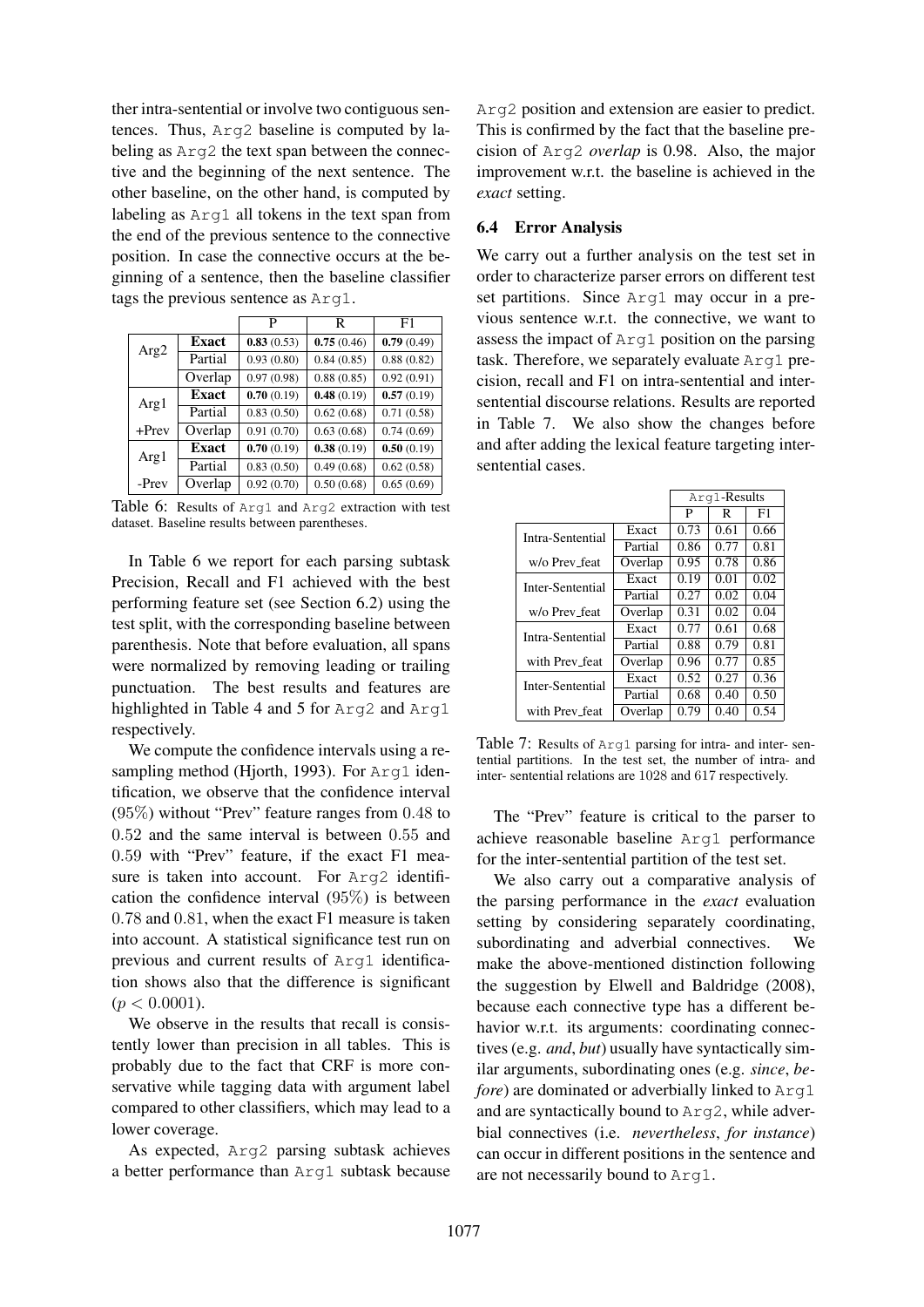The evaluation results are presented in Table 8.

In previous works, e.g. Elwell and Baldridge (2008), adverbial connectives were usually considered the most difficult connective type to classify. This is confirmed by our results obtained on Arg1, which show that adverbial connectives negatively affect both precision and recall, with a higher impact on recall. As for  $Arg2$ , the parsing results on the three connective types are more homogeneous.

We also observe that the "Prev" feature significantly improves Arg1 parsing with any connective type because it increases recall, while precision decreases with coordinating and adverbial connectives.

| Conn. Type                          | P    | R    | F <sub>1</sub> |  |  |
|-------------------------------------|------|------|----------------|--|--|
| Results for Arg2                    |      |      |                |  |  |
| Coordinating                        | 0.81 | 0.75 | 0.78           |  |  |
| Subordinating                       | 0.86 | 0.78 | 0.82           |  |  |
| Adverbial                           | 0.83 | 0.74 | 0.78           |  |  |
| Results for Arg1(w/o Prev)          |      |      |                |  |  |
| Coordinating                        | 0.73 | 0.42 | 0.54           |  |  |
| Subordinating                       | 0.73 | 0.45 | 0.56           |  |  |
| Adverbial                           | 0.68 | 0.26 | 0.37           |  |  |
| <b>Results for Arg1 (with Prev)</b> |      |      |                |  |  |
| Coordinating                        | 0.69 | 0.59 | 0.64           |  |  |
| Subordinating                       | 0.76 | 0.50 | 0.61           |  |  |
| Adverbial                           | 0.64 | 0.34 | 0.44           |  |  |

Table 8: Exact evaluation for each connective type. Coordinating connectives appear in around 40% of the relations, while subordinating and adverbials are respectively 25% and 35% of all connectives.

In order to understand the most common mistakes done by the classifier, we present two example relations where resp. Arg1 (e) and Arg2 (f) are wrongly identified<sup>4</sup>. Note that in example  $(f)$ Arg1 appears in the previous sentence, which we do not report here.

- (e) Many analysts said the September increase was a one-time event, *coming* as dealers introduced their 1990 models [CONTIN-GENCY]
- (f) However, Jeffrey Lane, president of Shearson Lehman Hutton, said that Friday's plunge is "going to set back" relations with customers, "because it reinforces the concern of volatility [COMPARISON]

In (e), the classifier tagged the whole text from "the September" to "coming" as Arg1 instead of only "coming", since it takes clausal boundaries as a relevant factor for identifying the argument spans. In (f) the classifier is unable to detect  $Arg2$ probably because the argument does not occur immediately next to the connective.

A manual inspection of misclassified relations confirms that the parser is more accurate in the identification of the sentences containing the arguments rather than in the detection of their exact spans. Also, mistakes concern mostly the classification of inter-sentential relations (especially as regards the Arg1 classifier), thus we will need to focus on these specific cases for future improvements.

## 7 Conclusions

We cast the complex task of discourse argument parsing as a set of cascading subtasks to be tackled in sequence, and we showed that in this way we achieved a reasonable parser accuracy by handling the whole labeling process in a pipeline.

Since we consider this discourse parsing task as a token-level sequence-labeling task, we were able to detect connective arguments and the corresponding boundaries avoiding the computationally complex approaches described in previous works.

We trained a CRF classifier with lexical, syntactic and semantic features extracted from PDTB and PTB gold annotation. We tested these features both in isolation and in different combinations in order to achieve an optimized performance. To make training time manageable, we pruned the search space by 90%, though leaving out only around 5% of all Arg1 in PDTB.

We also presented a comparative error analysis (subsection 6.4), where we showed that  $Arg1$ classification on intra-sentential relations achieves a performance comparable to Arg2 classification (Table 6). Since the main open issue in our approach is the correct classification of Arg1 in inter-sentential relations, we plan to improve it through more feature engineering. We already extended our experimental framework by including automatically annotated parse trees and connectives in the pipeline (Ghosh et al., 2011).

### 8 Acknowledgements

This work was partially funded by the LiveMemories project (www.livememories.org). Richard Johansson was funded by the EC FP7 under grant 231126: LivingKnowledge – Facts, Opinions and Bias in Time.

<sup>&</sup>lt;sup>4</sup>The examples show the gold standard annotation.